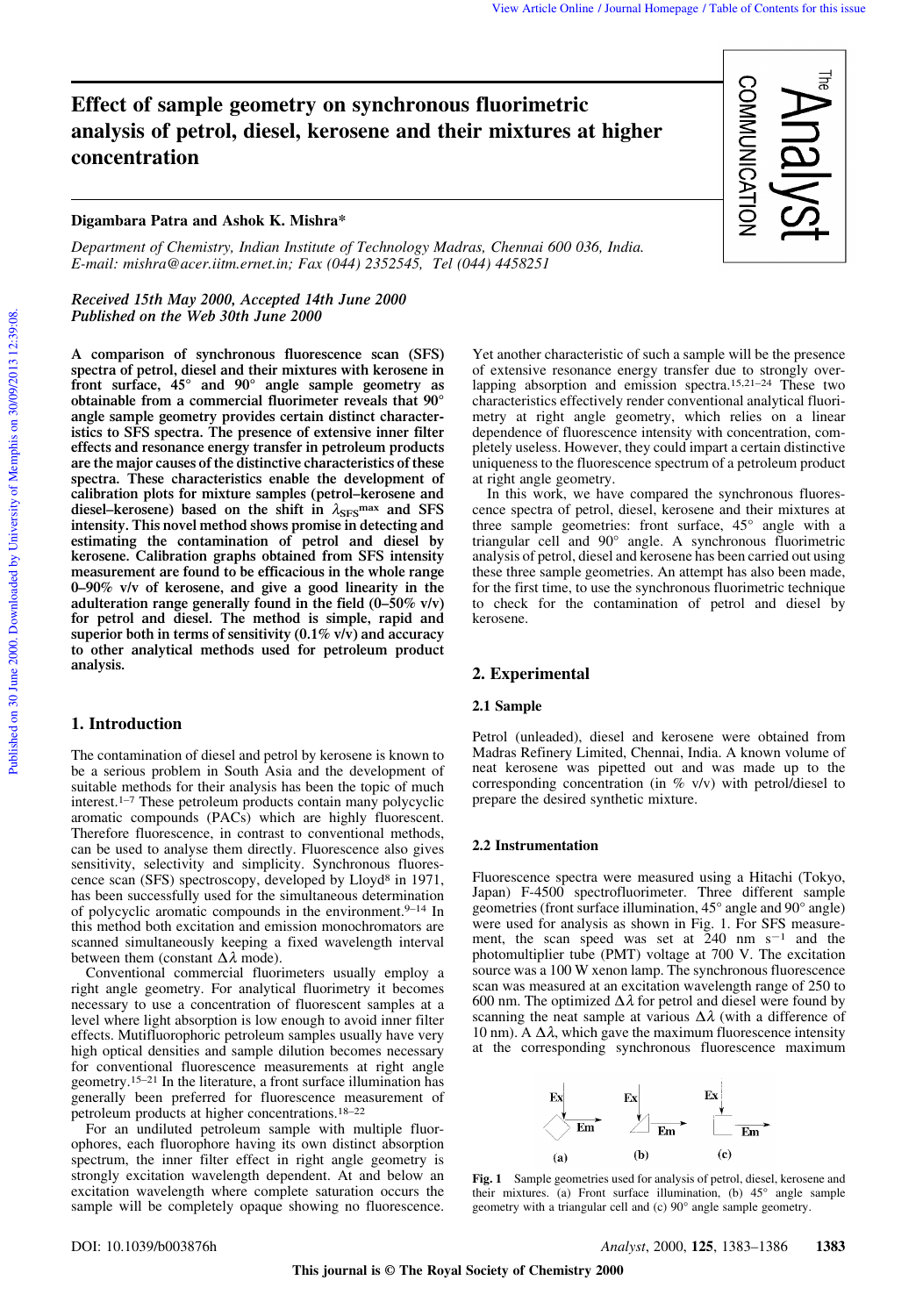$(\lambda_{\text{SFS}}^{\text{max}})$  was chosen as the optimized  $\Delta\lambda$  for that sample. The optimized  $\Delta\lambda$  for petrol and diesel was found to be 30 nm. This  $\Delta \lambda$  was used for further analysis of contaminated samples.

#### **3. Results and discussion**

Fig. 2 shows the SFS spectra of neat and mixture samples of petrol with kerosene at front surface illumination. Fig. 3 and Fig. 4 show SFS spectra for  $45^{\circ}$  and  $90^{\circ}$  angle sample geometries respectively. The synchronous fluorescence maximum of a sample as plotted on the excitation spectral range was chosen as the  $\lambda_{\rm SFS}$ <sup>max</sup> of that sample. With progressive increase in kerosene proportion,  $\lambda_{\rm SFS}$ <sup>max</sup> shifts from 301.6 nm (neat petrol) to 313.4 nm (neat kerosene) with front surface illumination. With 45° angle sample geometry (Fig. 3), the position of  $\lambda_{\rm SFS}$ <sup>max</sup> remains more or less the same. Small differences found are loss of spectral features at shorter wavelengths and a relatively more pronounced shoulder at  $\sim$  322 nm. With reference to Fig. 1(b), it is clear that reabsorption of fluorescence at shorter wavelengths ( ~ 250 nm)



**Fig. 2** Synchronous fluorescence scan spectra of a neat sample of petrol, petrol contaminated by kerosene at 0.1, 1, 2.4, 5, 10, 20, 30, 40, 50, 60, 70, 80 and 90% v/v and a neat sample of kerosene at front surface illumination.  $\Delta \lambda$  = 30 nm. The excitation and emission slit widths were kept at 2.5 nm and 5.0 nm respectively.



**Fig. 3** Synchronous fluorescence scan spectra of a neat sample of petrol, petrol contaminated by kerosene at 0.1, 1, 2.4, 5, 10, 20, 30, 40, 50, 60, 70, 80 and 90% v/v and a neat sample of kerosene at  $45^{\circ}$  angle sample geometry.  $\Delta \lambda = 30$  nm. The excitation and emission slit widths were kept at 2.5 nm and 5.0 nm respectively.

is responsible for this loss of fluorescence. The spectral features at 90° sample geometry (Fig. 4) are markedly different for other geometries. The appearance of fluorescence starts only above 290 nm, which is clearly a result of inner filter effects. Neat petrol shows a maximum at 312.2 nm (red shift compared to other geometries), and has a more pronounced shoulder at  $\sim$  322 nm. This maximum keeps decreasing in intensity and progressively shifts to red on addition of kerosene and completely vanishes by 30% v/v kerosene. The spectral features at longer wavelengths (350–400 nm) are more pronounced than those for other geometries, but do not show much shift. Comparison of Fig. 2, 3 and 4 suggests that measurement at 90° geometry offers a larger range of shift in spectral features due to the presence of substantial inner filter effects.

Fig. 5, 6 and 7 give the SFS spectra of diesel–kerosene mixtures at front surface, 45° and 90° angle geometries respectively. The general observations are similar to those for petrol–kerosene mixtures. In fact geometry effects are much more pronounced here as diesel contains fairly significant amounts of higher polycyclic aromatic compounds. With increasing addition of kerosene the shift in spectral maxima (diesel: 387 nm, kerosene: 312 nm) is nominal for front surface illumination (Fig. 5), highly pronounced for 900 geometry (Fig. 7) and shows an intermediate trend at 45° angle geometry



**Fig. 4** Synchronous fluorescence scan spectra of a neat sample of petrol, petrol contaminated by kerosene at 0.1, 1, 2.4, 5, 10, 20, 30, 40, 50, 60, 70, 80 and 90% v/v and a neat sample of kerosene at 90° angle sample geometry.  $\Delta \lambda = 30$  nm. The excitation and emission slit widths are kept at 5.0 nm.



**Fig. 5** Synchronous fluorescence scan spectra of neat kerosene, diesel contaminated by kerosene at 90, 80, 70, 60, 50, 40, 30, 20, 10, 5, 2.4, 1, and 0.1% v/v and neat diesel at front surface illumination.  $\Delta \lambda = 30$  nm. The excitation and emission slit widths are kept at 2.5 nm.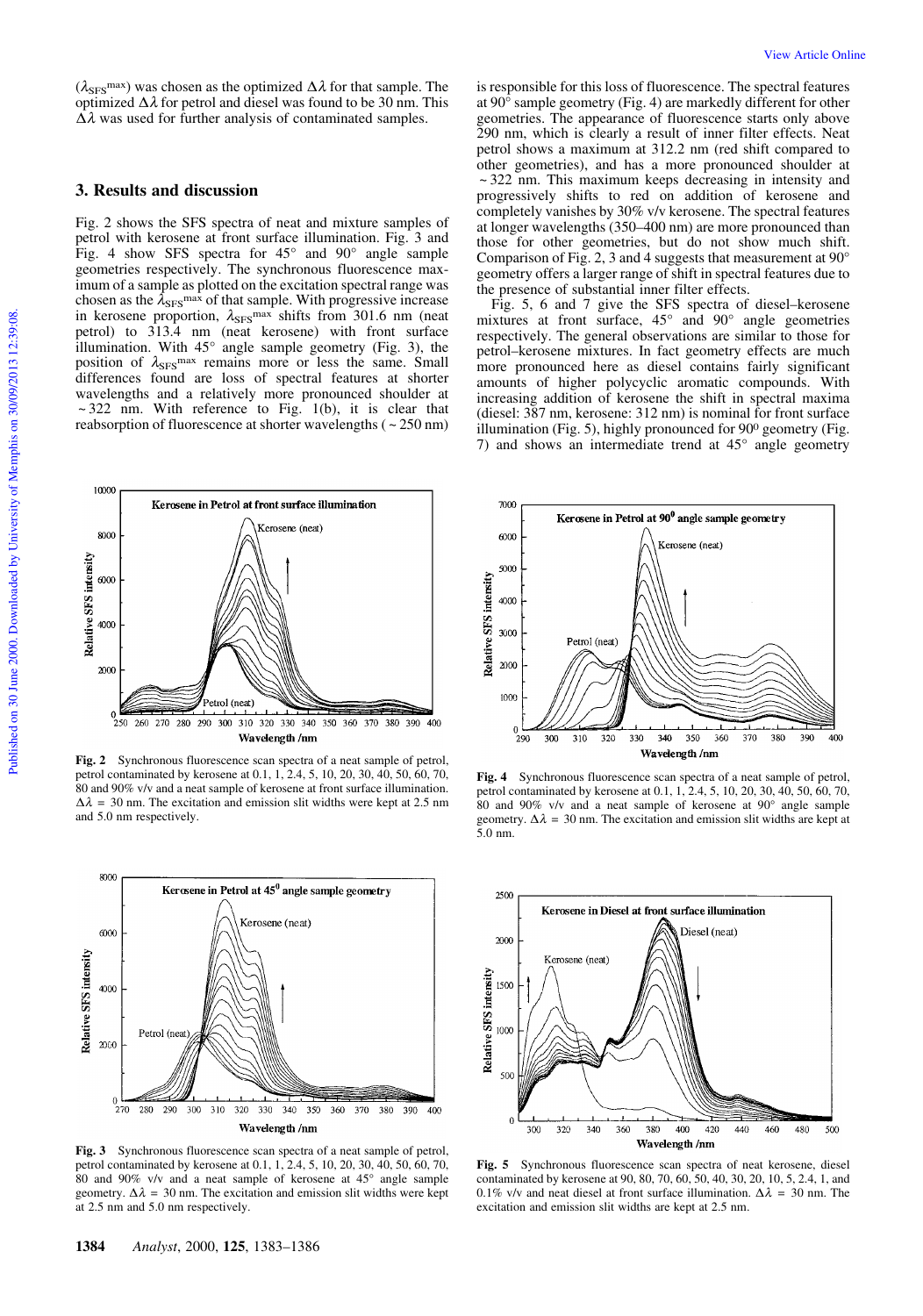(Fig. 6). Right angle geometry measurement seems to show a much greater sensitivity in spectral shift for diesel samples, in which both inner filter effects and resonance energy transfer are appreciable.

The shift in maxima with 90° angle geometry measurement could possibly provide a method for detecting kerosene contamination in petrol and diesel. Moreover a novel calibration plot based on  $\lambda_{\text{SFS}}$ <sup>max</sup> shift can, in principle, be developed for estimating the extent of contamination. Based on  $\lambda_{\rm SFS}$ <sup>max</sup> shift at 90° angle sample geometry a calibration plot for estimating kerosene present in petrol and diesel is shown in Fig. 8. It is to be noted that this  $\lambda_{\rm SFS}$ <sup>max</sup> shift based calibration is feasible only at 90° angle sample geometry. The most striking observation in Fig. 8a is the remarkable shift of SFS maximum even with small additions of kerosene ( $\leq$ 5% v/v) to petrol. This could provide both a method for detection of kerosene contamination as well as a highly sensitive quantitative method. The calibration curve at  $5-100\%$  v/v is a fairly regular one with pronounced curvature. The calibration plot for diesel Fig. 8b shows a fairly regular blue shift in the range 0–90% v/v kerosene and is fairly sensitive with an overall 20 nm shift from 400.8 nm to 380.8 nm. The marked change of SFS maxima between 90 to 100% v/v kerosene is analytically not important unless one is looking for contamination of kerosene by diesel.



**Fig. 6** Synchronous fluorescence scan spectra of neat kerosene, diesel contaminated by kerosene at 90, 80, 70, 60, 50, 40, 30, 20, 10, 5, 2.4, 1 and 0.1%, v/v and neat diesel at 45° angle sample geometry.  $\Delta \lambda = 30$  nm. The excitation and emission slit widths are kept at 2.5 nm.



**Fig. 7** Synchronous fluorescence scan spectra of neat kerosene, diesel contaminated by kerosene at 90, 80, 70, 60, 50, 40, 30, 20, 10, 5, 2.4, 1 and 0.1% v/v and neat diesel at 90° angle sample geometry.  $\Delta \lambda = 30$  nm. The excitation and emission slit widths are kept at 2.5 nm and 5.0 nm respectively.

SFS intensity based calibration plots have been constructed by monitoring the SFS intensity at 312 nm for frontal surface illumination, at 313.4 nm for  $45^{\circ}$  angle sample geometry and at 333.6 nm for 90° angle sample geometry. Fig. 9 gives the plots for petrol–kerosene mixtures and Fig. 10 for diesel–kerosene mixtures. The slopes of the curve tend to decrease in the order, front surface illumination  $> 45^{\circ} > 90^{\circ}$  angle geometry, however 90° angle geometry appears to provide much flatter curves, which in principle should impart better accuracy.

Results are presented in Table 1 for other traditional measurement, API (American Petroleum Institute) gravity, refractive index and viscosity, of neat and contaminated



**Fig. 8** Calibration curve based on shift in  $\lambda_{\text{SFS}}$ <sup>max</sup> for quantitative analysis of contamination of (a) petrol  $(\times)$  and (b) diesel  $(\bullet)$  by kerosene in the concentration range 0 to 100% v/v at 90° angle sample geometry.



**Fig. 9** Calibration curve based on fluorescence intensity measurement for quantitative analysis of contamination of petrol by kerosene (pk.) in the concentration range 0 to 90 % v/v. (a) 90° angle sample geometry  $(\bullet)$ , (b) 45° angle sample geometry  $(\times)$  and (c) front surface illumination ( $\blacktriangle$ ). The  $\lambda_{\text{SFS}}$ <sup>max</sup> used for frontal surface illumination, 45° and 90° angle sample geometry are 312 nm, 313.4 nm and 333.6 nm respectively.